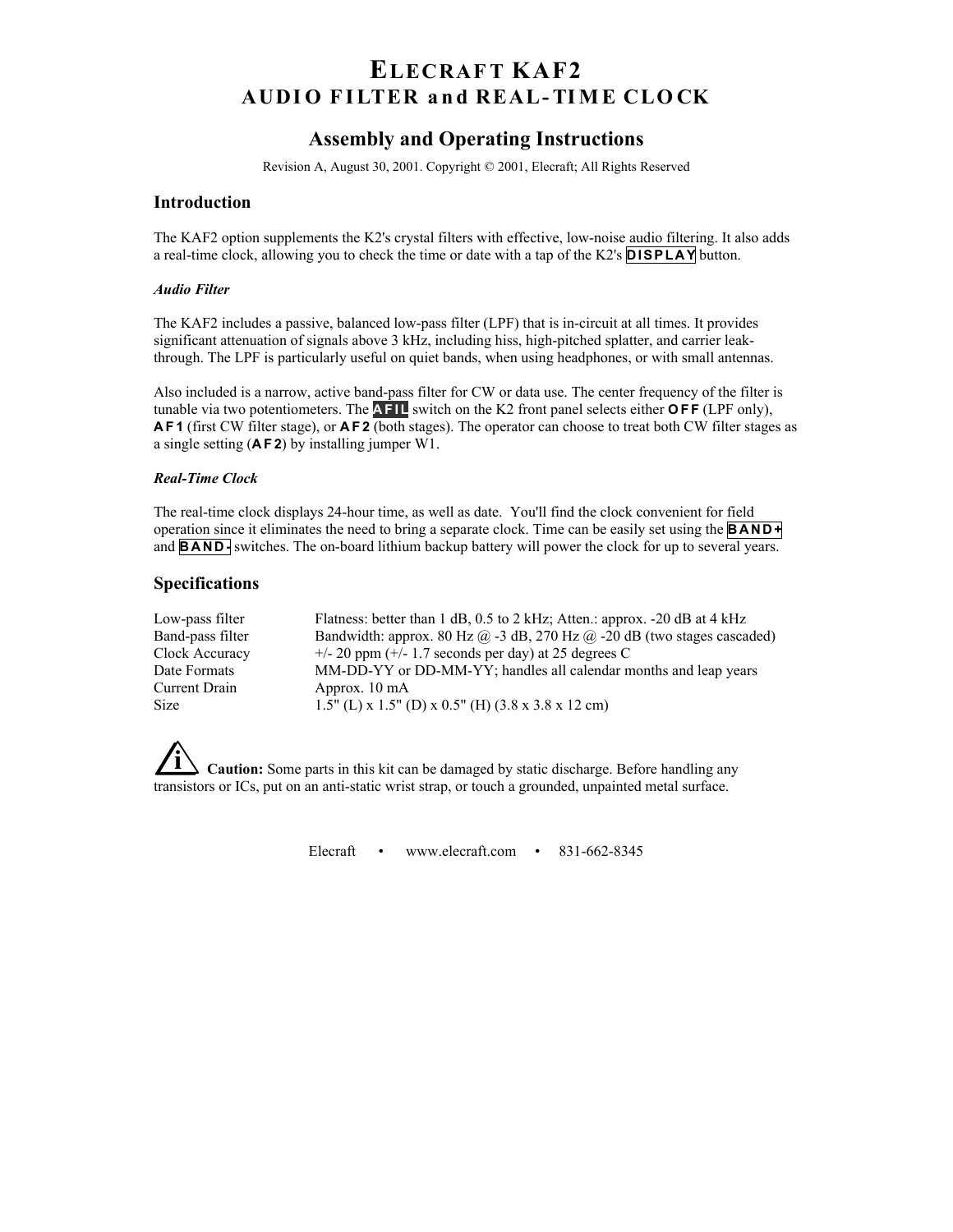# **Parts Inventory**

| Ref.                                                              | <b>Description</b>                                     | Part No. | <b>Qty</b>     |
|-------------------------------------------------------------------|--------------------------------------------------------|----------|----------------|
| B <sub>T1</sub>                                                   | Battery, 3V lithium, 20 mm dia., CR2032 or equivalent  | E980039  | 1              |
| C19                                                               | Capacitor, 33 pF ("33" or "330")                       | E530064  | $\mathbf{1}$   |
| C9, C15, C16                                                      | Capacitor, 470 pF ("471")                              | E530080  | 3              |
| C11, C14                                                          | Capacitor, .01 µF ("103"), 0.1" lead spacing           | E530019  | $\overline{c}$ |
| C <sub>3</sub> , C <sub>4</sub> , C <sub>7</sub> , C <sub>8</sub> | Capacitor, .01 µF ("103"), 0.2" lead spacing           | E530009  | $\overline{4}$ |
| C5, C6                                                            | Capacitor, .022 µF ("223")                             | E530056  | $\overline{2}$ |
| C1, C2                                                            | Capacitor, .068 µF ("683")                             | E530081  | $\overline{2}$ |
| C12, C13, C17, C18                                                | Capacitor, 0.22 µF ("224")                             | E530079  | $\overline{4}$ |
| C10                                                               | Capacitor, electrolytic, 10 µF                         | E530045  | 1              |
| D1, D2                                                            | Diode, 1N5711                                          | E560004  | $\overline{2}$ |
| CTRL-J1                                                           | Conn., 5 pin female, 0.1" spcg., gold                  | E620051  | $\mathbf{1}$   |
| CTRL-J2                                                           | Conn., 3 pin female, 0.1" spcg., gold                  | E620009  | $\mathbf{1}$   |
| L1, L2                                                            | Inductor, 82 mH, 5%, shielded ("823")                  | E690015  | $\overline{2}$ |
| P1                                                                | Conn., 5-pin male, 0.1" spcg., gold                    | E620052  | 1              |
| P <sub>2</sub>                                                    | Conn., 3-pin male, 0.1" spcg., gold                    | E620053  | 1              |
| Q1, Q2, Q3                                                        | Transistor, J309 JFET                                  | E580009  | $\overline{3}$ |
| R11, R12, R15-R17                                                 | Resistor, 220 ohms, 1/4 watt, 5% (red-red-brown)       | E500002  | 5              |
| R3, R7                                                            | Resistor, 470 ohms, 1/4 watt, 5% (yellow-violet-brown) | E500003  | $\overline{2}$ |
| R13                                                               | Resistor, 910 ohms, 1/4 watt, 5% (white-brown-brown    | E500070  | 1              |
| R14                                                               | Resistor, 2.7 k, 1/4 watt, 5% (red-violet-red)         | E500005  | 1              |
| R9, R10                                                           | Resistor, 10 k, 1/4 watt, 5% (brown-black-orange)      | E500015  | $\overline{2}$ |
| R4                                                                | Resistor, 47 k, 1/4 watt, 5% (yellow-violet-orange)    | E500067  | 1              |
| R <sub>5</sub>                                                    | Resistor, 100 k, 1/4 watt, 5% (brown-black-yellow)     | E500006  | 1              |
| R <sub>6</sub>                                                    | Resistor, 180 k, 1/4 watt, 5% (brown-gray-yellow)      | E500068  | 1              |
| R8                                                                | Resistor, 510 k, 1/4 watt, 5% (green-brown-yellow)     | E500069  | 1              |
| R1, R2                                                            | Trimmer potentiometer, 5K ("502")                      | E520009  | $\overline{2}$ |
| RP1                                                               | Resistor network, 3.9 k, 4 resistors, 8 pins           | E510000  | 1              |
| S1                                                                | Miniature slide switch, DPDT                           | E640009  | 1              |
| U1                                                                | IC, quad low-noise op-amp, LM837N                      | E600037  | 1              |
| $\overline{U2}$                                                   | IC, programmed microcontroller, PIC16C621A-04/P        | E610009  | 1              |
| U3                                                                | IC, real-time clock, NJU6355ED                         | E600038  | 1              |
| $\overline{U4}$                                                   | IC, voltage regulator, 6V, 2.5%, ZR78L06C              | E600017  | 1              |
| W1                                                                | Conn., 2-pin male, 0.1" spacing                        | E620054  | 1              |
| $\overline{X}$                                                    | Crystal, cylindrical, 32.768 kHz                       | E660015  | 1              |
| Z1                                                                | Ceramic resonator, 4 MHz, 3 pins                       | E660001  | 1              |
| <b>MISC</b>                                                       | Jumper, 2-pin shorting (for W1)                        | E620031  | 1              |
| <b>MISC</b>                                                       | KAF2 PC board                                          | E100128  | 1              |
| <b>MISC</b>                                                       | Socket for BT1                                         | E980040  | 1              |
| <b>MISC</b>                                                       | IC socket (for U2), 18 pins                            | E620031  | 1              |
| <b>HDWR</b>                                                       | Standoff, male-female, 1/2" long x 1/4" dia, 4-40 thd  | E700057  | $\mathbf{1}$   |

The table below lists all parts in the kit. Refer to the K2 manual parts lists for photographs.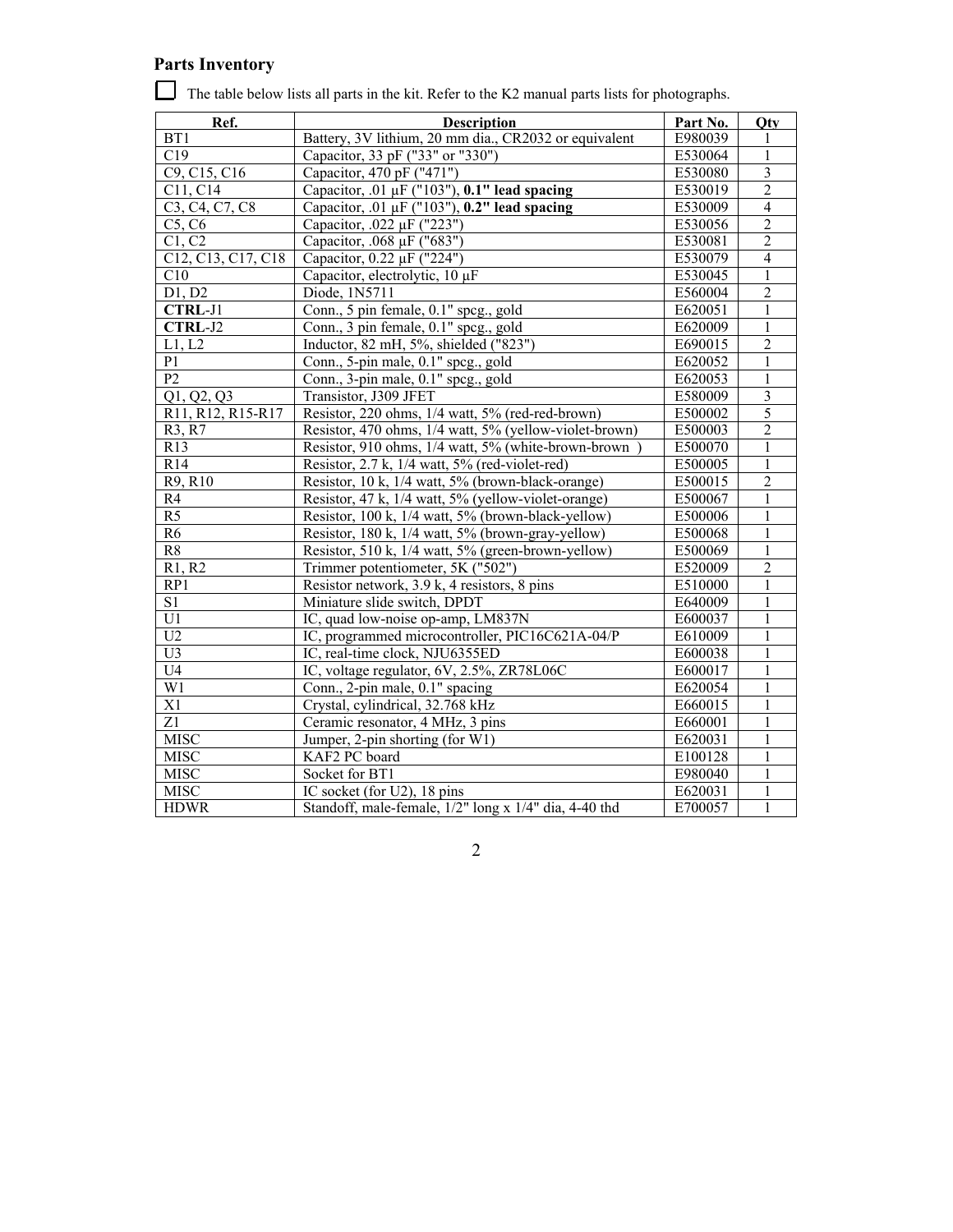## **Firmware Requirements**

To use the KAF2's real-time clock, you'll need main microcontroller firmware revision **2.01** or later. If you have an earlier version (1.xx), you should have received an upgrade. You can install the firmware upgrade during assembly of the KAF2 (as explained later), or you can install it ahead of time.

**Note:** The main micro is U6 on the K2 Control board. To check your firmware revision, hold any switch when powering up the K2. When you release the switch, the revision will be shown on the LCD (left side).

### **Assembly**

**i A fine-point, temperature-controlled soldering iron (700-800 degrees F maximum) is required to assemble the PC boards. A higher-wattage iron or one with a wide tip may damage components, pads, or traces. We also recommended the use of a Panavise (or equivalent bench vise) and an illuminated magnifying glass to facilitate PCB and connector assembly.**

**i To avoid soldering conflicts, install components only in the order described below.** Doublecheck all values before soldering, since removing parts from double-sided PC boards can be difficult.

Locate the KAF2 PC board and identify the top and bottom sides. The side of the board with outlines of the ICs (U1-U4) and most other components is the *top*; the side with the "KAF2" label is the *bottom*. If an assembly step does not specify top or bottom, the component should be installed on the top side.

On the top side of the board, install the two 1N5711 diodes, D1 and D2. The cathode end of each diode has a black band which must be aligned with the banded end of its PC board component outline. The leads of the diodes must be bent very close to the body in order to fit between the two pads.

Make sure D1 and D2 are seated flat against the PC board, then solder and trim the leads.

#### **i The leads on small capacitors can be fragile. When handling capacitors in the following steps, do not pull on the leads or bend them excessively.**

There are two different types of  $.01-\mu$ F capacitors supplied. Both are labeled ".01" or "103", but they have different lead spacing. Locate the two .01-µF capacitors with 0.1" (2.5 mm) lead spacing, as well as the four with 0.2" (5 mm) lead spacing. Separate them into two groups.

**Note:** For all remaining assembly steps, you should solder and trim component leads after installing each group of components unless otherwise instructed. Leads can be trimmed before or after soldering, but trim them as short as possible.

On the top side of the PC board, install the four .01- $\mu$ F capacitors with 0.2" (5 mm) lead spacing:  $\begin{array}{cccc} \boxed{\text{C3}}, & \boxed{\text{C4}}, & \boxed{\text{C7}} \text{ and } & \boxed{\text{C8}}. \end{array}$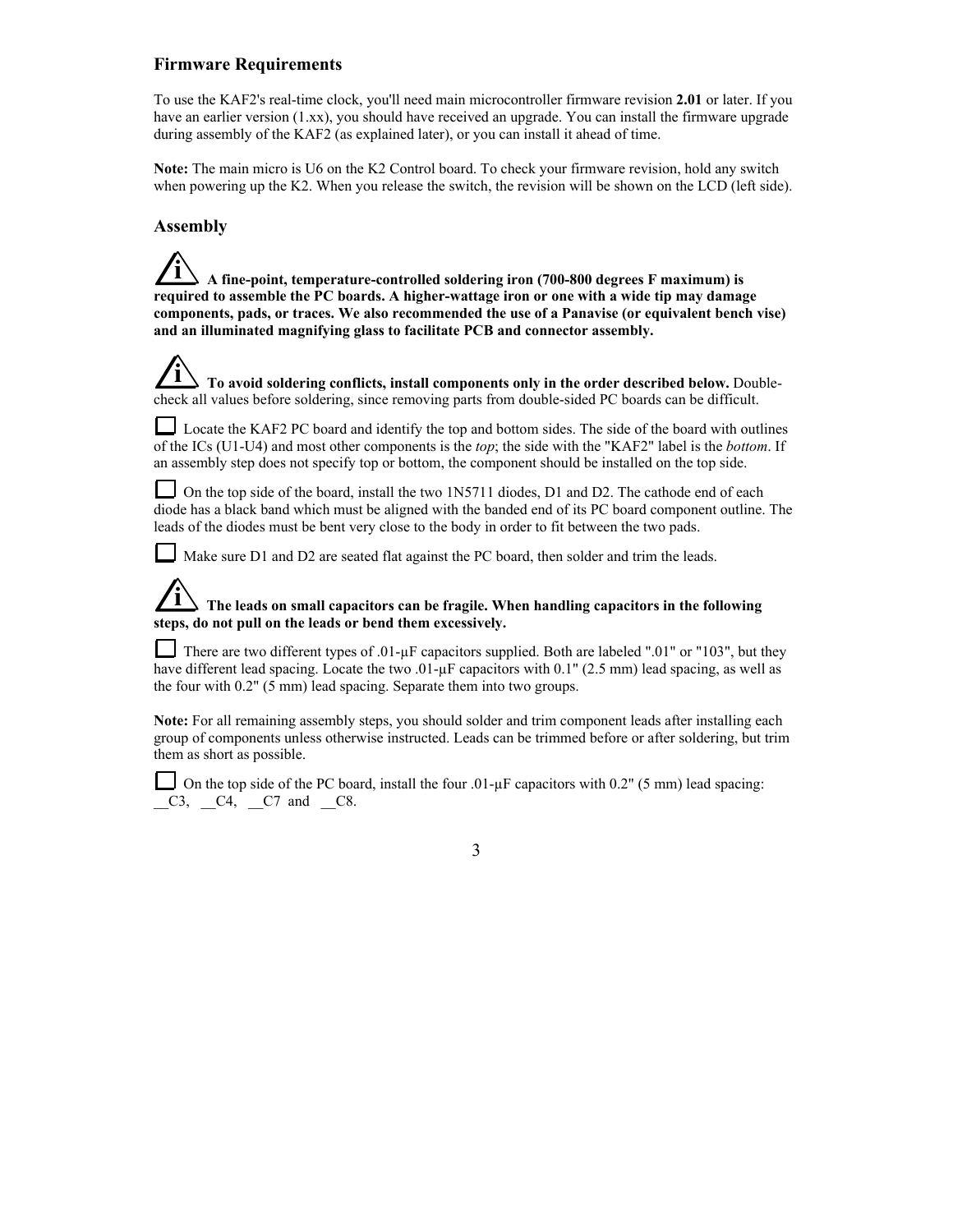| ∕∙<br>Some components will be installed on the bottom of the board. These components must be<br>seated down onto the board as far as they'll go. In the case of capacitors with formed leads, there is<br>no need to re-form the leads. A small amount of lead length can remain exposed. |
|-------------------------------------------------------------------------------------------------------------------------------------------------------------------------------------------------------------------------------------------------------------------------------------------|
| Install the two .01- $\mu$ F capacitors with 0.1" (2.5 mm) lead spacing:<br>C11 (top side of the board), C14 (bottom side).                                                                                                                                                               |
| Trim the leads of C14 as short as possible, using flush-cutters if available. If the leads are not kept<br>very short, they may interfere with installation of U1 on the top side of the board.                                                                                           |
| Locate the two .022- $\mu$ F capacitors, labeled "223". Also locate the four 0.22- $\mu$ F capacitors ("224").<br>Make sure you can tell the two types apart, and separate them into two groups.                                                                                          |
| Install the four $0.22-\mu F$ capacitors ("224") on the top side of the board:<br>C12, C13, C17, C18.                                                                                                                                                                                     |
| On the bottom side of the board, install the 470-pF capacitors ("471"):<br>$C9, \_\_C15, \_\_C16.$                                                                                                                                                                                        |
| Trim the leads of C15 and C16 as short as possible, preferably flush with the board.                                                                                                                                                                                                      |
| On the top side, install the .068- $\mu$ F capacitors ("683"): C1, C2.                                                                                                                                                                                                                    |
| Install electrolytic capacitor C10 (10 $\mu$ F). The (+) lead of C10 must be installed in the hole marked<br>"+". The $(+)$ lead is usually longer than the $(-)$ lead. The $(-)$ lead is identified by a stripe on the body.                                                             |
| Install the following resistors (top side). When installing $R9(10 \text{ k})$ , keep the body of the resistor<br>elevated just slightly above the board so that it doesn't contact the soldered leads of C16.                                                                            |
| R9, R10 (10 k, brown-black-orange)<br>R15, R16 (220 ohms, red-red-brown)<br>R3 (470 ohms, yellow-violet-brown)<br>R5 (100 k, brown-black-yellow)<br>R8 (510 k, green-brown-yellow)                                                                                                        |
| Install the following resistors (bottom side). When soldering, be very careful not to touch adjacent<br>components with the soldering iron.                                                                                                                                               |

- R11, R12, R17 (220 ohms, red-red-brown)
- \_\_R7 (470 ohms, yellow-violet-brown)
- R13 (910 ohms, white-brown-brown)
- R4 (47 k, yellow-violet-orange)
- R6 (180 k, brown-gray-yellow)
- $R14$  (2.7 k, red-violet-red)

Trim the leads of R14 as short as possible so it won't interfere with the installation of U3.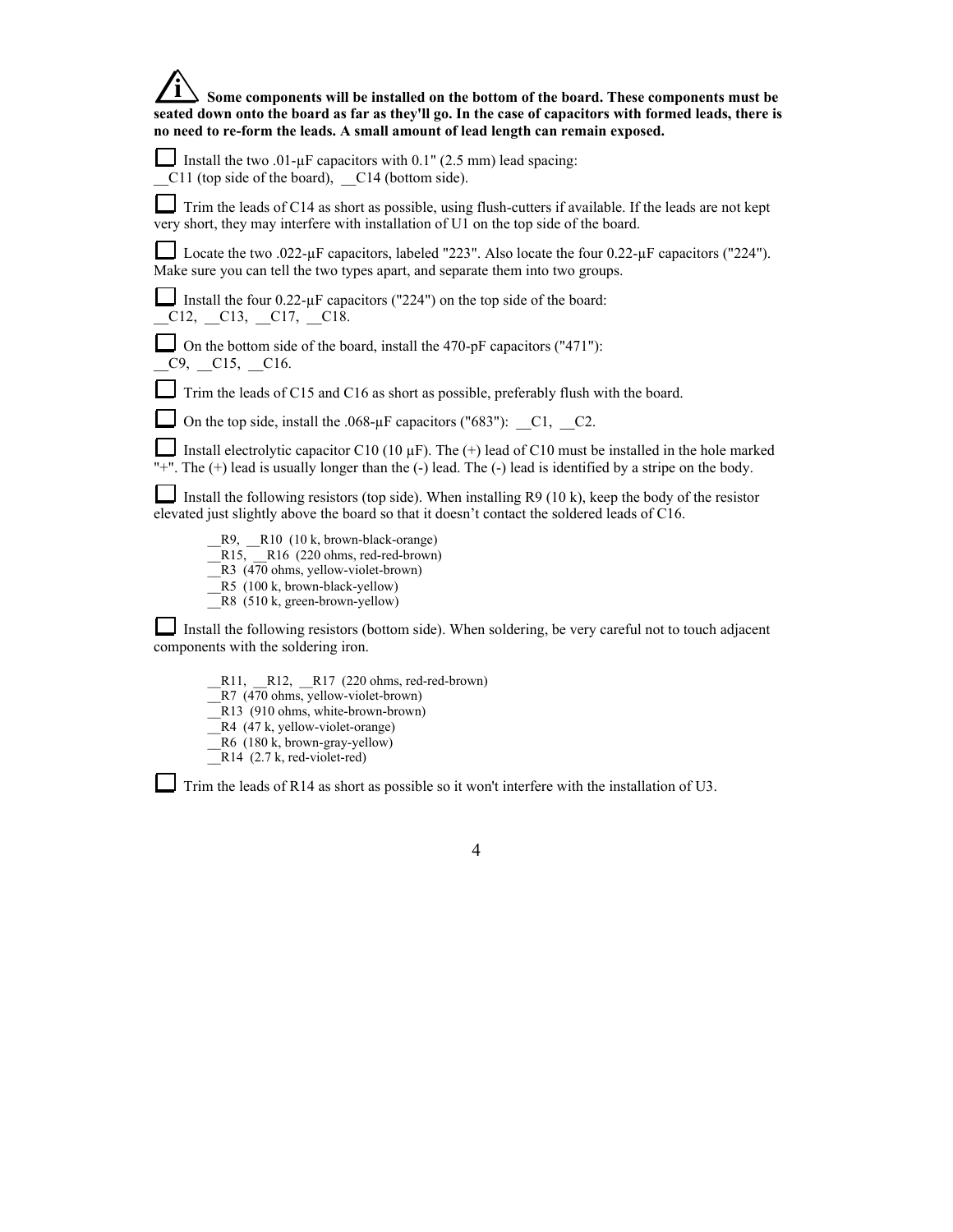| Install trimmers R1 and R2 $(5 k)$ as indicated by their component outlines on the top side of the board.                                                                                                                                                                                      |
|------------------------------------------------------------------------------------------------------------------------------------------------------------------------------------------------------------------------------------------------------------------------------------------------|
| Install resistor network RP1 $(3.9 \text{ k}, 8 \text{ pins})$ . This resistor network is symmetrical and can be installed<br>in either orientation, but for consistency you should orient it with the pin 1 end (black dot) toward pin 1 of<br>the PCB outline (round pad, also labeled "1"). |
| Install the miniature slide switch, S1. The switch should be pressed down onto the board as far as it<br>will go before soldering. Use a minimum amount of heat to avoid melting S1's plastic body.                                                                                            |
| Set S1 to the OUT position.                                                                                                                                                                                                                                                                    |
| Locate the 18-pin IC socket. One end will have a notch or other mark indicating the pin 1 end. Install<br>this socket at U2, with the pin 1 end of the socket toward the notched end of the IC's PC board outline.                                                                             |
| Install the ceramic resonator, Z1. (Z1 looks like a capacitor with three leads.)                                                                                                                                                                                                               |
| Before handling ICs and transistors, touch an unpainted, grounded metal surface.                                                                                                                                                                                                               |
| Install transistors $Q1$ , $Q2$ , and $Q3$ (J309) as indicated by their outlines. The installed height of the<br>transistors should be no more than $3/8$ " (9 mm). Use a minimum of soldering time (1-2 seconds per lead).                                                                    |
| Voltage regulator U4 (ZR78L06C) has a 3-pin TO-92 package, like a transistor. Install U4 in the same<br>manner as Q1-Q3.                                                                                                                                                                       |
| Install the quad op-amp IC, U1 (LM837N). Orient the notched or dotted end of U1 toward the notched<br>end of its PC board outline (pin 1 end, to the left). Double-check the orientation before soldering.                                                                                     |
| The real-time clock IC, U3 (NJU6355ED), must be handled carefully. Be sure to touch a grounded<br>surface before and during its installation. Install U3, noting the orientation of the notched end as you did<br>with U1. Verify the orientation before soldering.                            |
| Install C5 and C6 (.022 µF, "223"). C6 may be a tight fit due to its proximity to U1. Adjust C6's<br>position slightly if necessary, but be careful not to stress the leads.                                                                                                                   |
| Install the 2-pin male connector on the top side of the board at W1 as shown below. The short ends of<br>the pins are inserted into the board, and the long ends face up. Do not solder yet.                                                                                                   |
| . .                                                                                                                                                                                                                                                                                            |

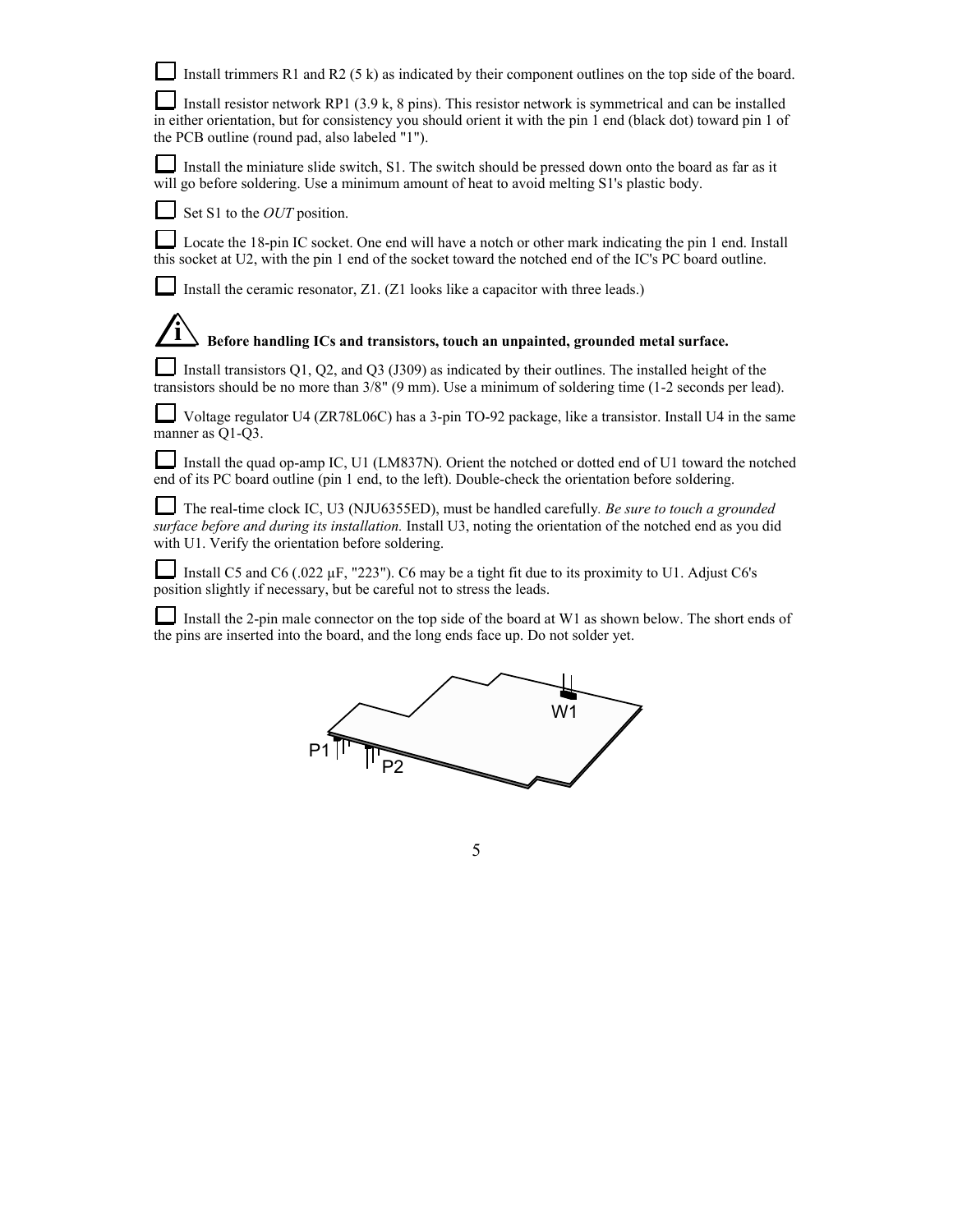| Make sure that the 2-pin male connector is flat against the PC board, then solder. |  |  |  |  |  |
|------------------------------------------------------------------------------------|--|--|--|--|--|
|------------------------------------------------------------------------------------|--|--|--|--|--|

Install the 5-pin and 3-pin male connectors on the bottom side of the board at P1 and P2. The short ends of the pins are inserted into the PC board from the bottom (see drawing, page 5). Do not solder yet.

Solder just one pin each of P1 and P2. If the connectors do not appear to be seated flat against the PC board, or they are tilted, re-heat the pins and adjust the connectors as needed. Once the connectors are correctly installed, solder all remaining pins.

Install the two shielded inductors (L1 and L2) as indicated by their component outlines. Make sure the inductors are pressed down onto the PC board as far as they can go, then bend the leads slightly to hold them into position while soldering. Trim the leads as close to the board as possible.

Install the battery socket, straightening the leads if necessary. **The battery itself will be installed later. If it is installed in the socket at this time, remove it.**

Install cylindrical crystal X1 vertically between U3 and BT1. The exposed lead length should be 0.1" (2.5 mm) or less. Be careful with the crystal's leads, which are very thin and may break if stressed.

The KAF2 date display format is normally MM-DD-YY. If you prefer DD-MM-YY, solder a short wire jumper at W2. The pads for W2 are located on the bottom of the board, near pin 10 of U2.

Capacitor C19 (33 pF) must be soldered onto two pads of U3, on the bottom side of the PC board (see below). Pin 1 is identified in the illustration (round pad). C19 should be soldered to pins 2 and 4. Make sure that the body of C19 is not touching any adjacent pads.



## **i Before handling U2, touch an unpainted, grounded metal surface.**

Carefully straighten the pins on the microcontroller, U2 (PIC16C621A). The two rows of pins must be parallel to each other, with no pins bent.

**Press the microcontroller into its socket, orienting the notched or dimpled end of the IC with the** notched end of its component outline. The labeling on the microcontroller should read from left to right, like the other ICs on the board.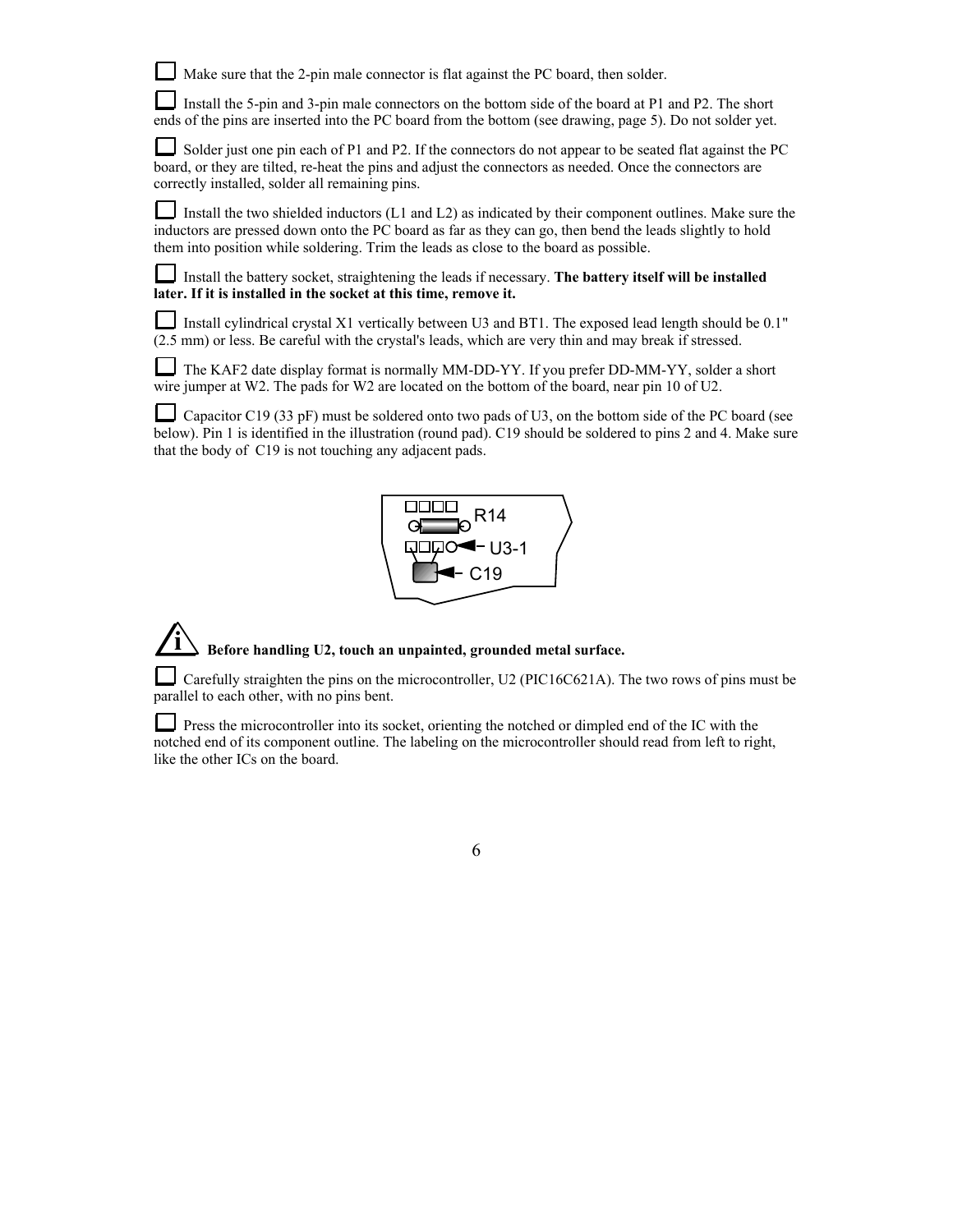## **Control Board Preparation**

If the firmware on the Control board must be upgraded, do so now. Follow all instructions supplied with the upgrade, but leave the cover off when finished. *Make sure the firmware installation is complete and that the K2 is working correctly before continuing.*

Remove the K2's top cover (six screws). Disconnect cables for the options, speaker, and freq. counter.

Remove the two screws that hold the Control board to the Front Panel board. Extract the Control board using the long-handled Allen wrench as explained on page 40 of the K2 Owner's Manual (fig. 6-11).

Place the Control board on a clean work surface, with the top side up (the side with most parts).

⊔ Check the revision of your Control board, which appears at the bottom right. If your Control board is revision A (or earlier, i.e. XA, XB, XC), you'll find that the component outlines for the KAF2 connectors (J1 and J2), as well as the audio filter module itself, appear on the **bottom** side of the board. **DO NOT install J1 and J2 on the bottom side of the Control board. The KAF2 module and associated connectors will be installed on the top side.**

**i** When removing R18 and R19 from the Control board in the following steps, be very careful not to damage the pads or traces. You can use solder wick or a vacuum desoldering tool. Another method is to clip the leads of the resistors right at the body, then remove the leads one at a time. Use long-nose pliers to hold the lead, then heat the joint until the lead slides out with very little pulling force. If R18 and R19 are jumpers rather than resistors, removal will be easier, but it must still be done carefully.

Locate R18 and R19 (resistors or jumper), located near the right end of the 36-pin connector, P2. De-solder and remove them from the Control board. *Observe the precautions above.*

Use solder wick or a vacuum desoldering tool to remove residual solder from the resistor holes. *Do not overheat the pads*. The holes must be completely clean to allow installation of the KAF2 connectors.

Install the 5-pin and 3-pin female connectors, J1 and J2, on the top side of the Control board. (As mentioned above, if you have an older Control board, the outlines are on the bottom. You'll still use the same holes.) Solder just one pin of each connector.

If either J1 or J2 is not seated flat against the board, reheat the appropriate pin and adjust the connector as needed. Once both connectors are straight and seated correctly, solder all remaining pins.

There are several electrolytic capacitors on the top side of the Control board in the area where the KAF2 will be installed. (See illustration on next page.) Straighten C28, C29, C32, and C33 to avoid possible interference with the KAF2. Make sure that all other components in this general area have short leads and are seated correctly.

**Plug the Control board into the RF board. Make sure that all three connectors on the Control board are** properly mated with their respective RF board connectors.

| ٠ |  |  |
|---|--|--|
|   |  |  |
|   |  |  |
|   |  |  |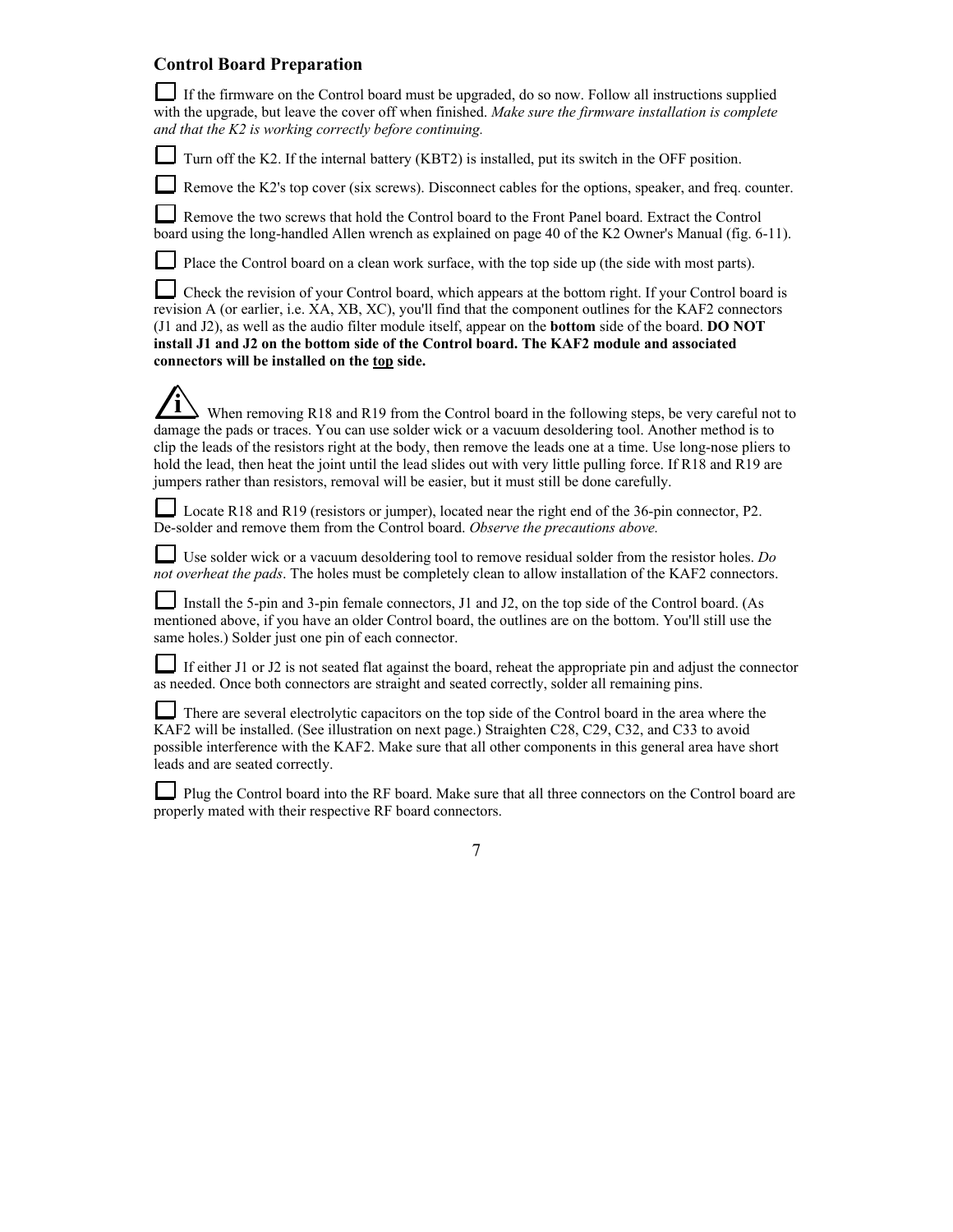## **Installation**

**i** Two screws are used to hold the Control board to the Front Panel board. The screw on the left end (as viewed from the K2 front panel) will be replaced with the male-female standoff supplied with the KAF2. Once the KAF2 is in position, the original screw and lock washer will be used to hold it in place.

Thread the 1/2" (12 mm) male-female standoff through the mounting hole in the control board (near C29) and into the front panel standoff. The standoff should be firmly hand-tightened.

 $\Box$ Plug the KAF2 module into the Control board as shown below. **All pins of P1 and P2 on the KAF2 must be correctly mated with J1 and J2 on the Control board, or either board could be damaged.**



**i If the standoff does not line up with the hole near the middle of the KAF2 module, you may have the pins of J1 and J2 shifted by one position.**

Use the original Control board screw and lock washer to secure the KAF2 to its standoff.

## **Alignment and Test**

|  | Turn on the K2. If you see or smell smoke, turn the rig off immediately and refer to Troubleshooting. |  |  |
|--|-------------------------------------------------------------------------------------------------------|--|--|
|  |                                                                                                       |  |  |

#### *Low-Pass Filter*

Switch to LSB or USB mode and select a wide crystal filter bandwidth using **XFIL**. Use **OP1** (option filter 1) if you have the SSB adapter installed; otherwise use a wide setting of the variable-bandwidth filter.

Turn the preamp and attenuator *off* using **PRE/ATTN**. (Make sure the annunciators are turned off.)

*Disconnect* the antenna, and plug in a pair of headphones.

Set RF GAIN fully clockwise. Set AF GAIN so that you can clearly hear receiver background noise.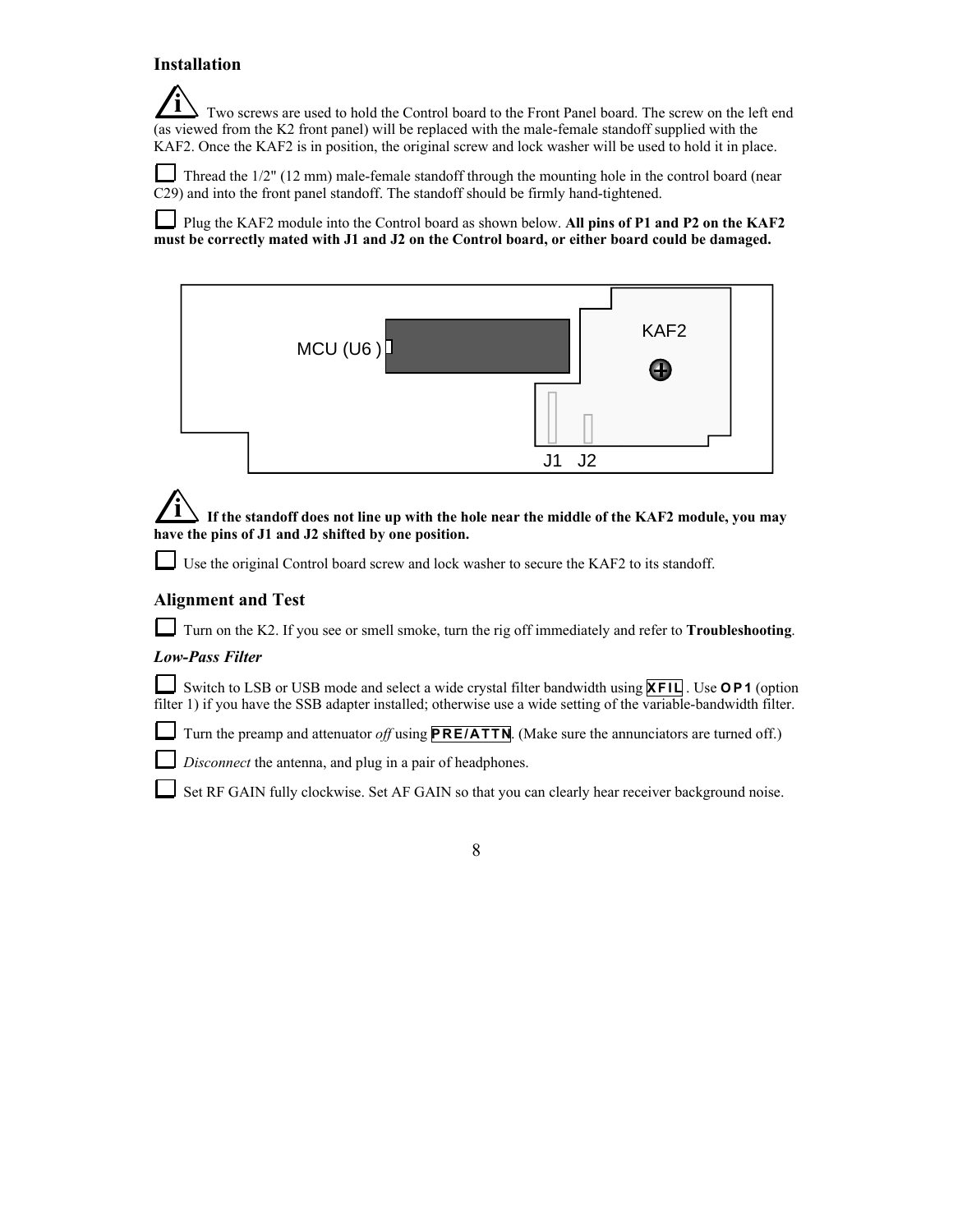| Move S1 on the KAF2 module to the <i>IN</i> position, which puts the KAF2's low-pass filter in-circuit. |  |
|---------------------------------------------------------------------------------------------------------|--|
| You should hear a significant reduction in noise (hiss). If not, see <b>Troubleshooting</b> .           |  |

Connect an antenna and tune in an SSB or AM broadcast station. Again test the *OUT* and *IN* positions of S1. Switching the KAF2 *IN* should not affect the intelligibility of voice-band signals, but it will result in a slightly "warmer" tone due to the low-pass filter<sup>1</sup>.

#### *Band-Pass Filter*

The band-pass filter will be aligned to match your CW sidetone pitch. The cover of the K2 must be off to make this adjustment, so be sure you've selected your preferred sidetone pitch (**S T P** menu entry).

Switch to 40 meters. With the K2 still set for a wide bandwidth, locate the K2's weak "birdie" at 7000 kHz. You may need to turn on the preamp and disconnect the antenna. You can also use an on-air signal.

Tune the VFO until the pitch of the weak RF signal matches your CW sidetone pitch. To do this by ear: (1) hold **SPOT**; (2) adjust the AF GAIN control until both the sidetone and RF signal are at about the same strength; (3) move the VFO slowly until the RF signal seems to "disappear"; (4) cancel the K2's spot signal by tapping any switch. Alternatively, you can use an audio spectral-analysis program to do pitch matching and filter alignment<sup>2</sup>.

Make sure S1 on the KAF2 is in the *IN* position, enabling all audio filter circuits. (Also make sure that jumper W1 is **not** installed.) Then hold the K2's **A F I L** switch. You should see **A F 1** on the display, indicating that the first band-pass filter section has been enabled. The receiver sound should change due to the narrower bandwidth. The signal may decrease in amplitude.

Using a small screwdriver, adjust **R1** on the KAF2 (the pot closest to the RF board) for maximum signal strength. The peak will be broad. Hold **A F I L** again to enable the second band-pass filter section; you should see **A F 2** on the display. Adjust **R2** for maximum signal strength; then re-peak **R1**. Hold **A F I L**  again to return the KAF2 to **O F F** .

Repeat the two band-pass filter adjustments if necessary. When the filter sections are properly adjusted, the RF signal should be clear, distinct, and slightly louder when **A F 2** is selected.

 $\Box$  A 2-pin shorting jumper is supplied for optional use at W1. When the jumper is installed, audio filter mode **A F 1** will be skipped. If you prefer to keep the **A F 1** setting, you can still store the jumper on W1 by attaching it to just one of W1's two pins.

Connect the frequency counter cable from P6 on the Control board to TP2 (BFO) on the RF board.

*We recommend that you adjust all CW filter BFO settings so that their center pitch matches your sidetone pitch.* Since the audio filter was also matched to the sidetone pitch, this will ensure that the KAF2 works well in combination with narrow crystal filter settings. Refer to the K2 Owner's Manual for details on BFO and filter setup (**C A L F I L** ). Again, this can be done by ear or with the aid of a computer program.

 $2^2$  See http://www.elecraft.com/Apps/new\_fil\_docs/filter\_apps.htm for further information.



 $<sup>1</sup>$  The roll-off point of the low-pass filter can be altered if desired; see Using the Audio Filter.</sup>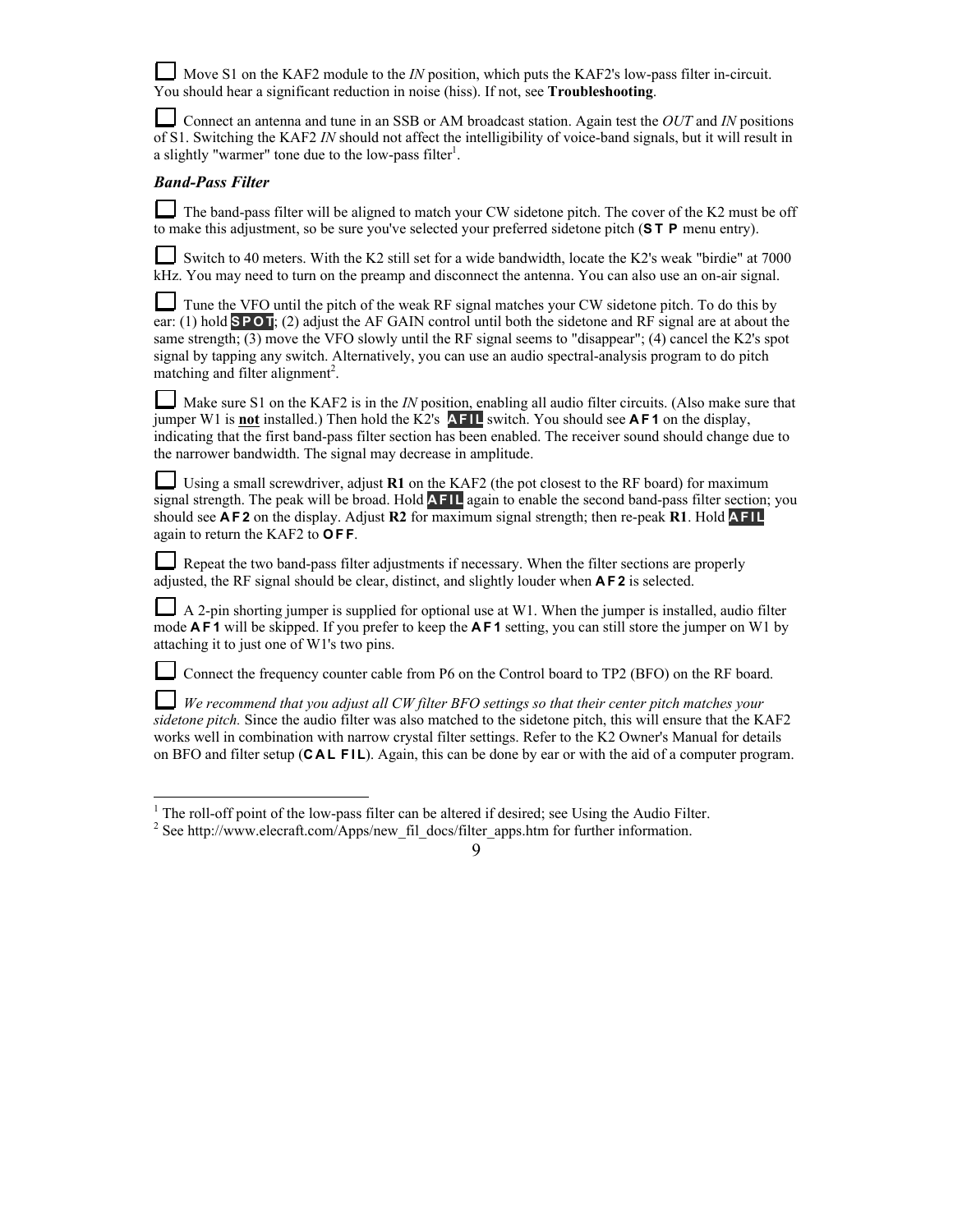#### *3-Volt Battery Installation*

Turn the K2 off. Remove the top cover or left side panel to gain access to the KAF2.

The  $(+)$  side of the 3-volt battery must be oriented toward the "+" symbol on the KAF2 board. The  $(-)$ side must face the left side panel of the K2. Insert the battery in its socket, under the spring clip. **DO NOT use long-nose pliers to hold the battery--this will short the + and - sides of the battery together.**

#### *Setting the Date and Time*

Turn the K2 on. Tap **M E N U** , then tap **D I S P L A Y** to switch to the secondary menu, and locate the **R T C** menu entry. **E D I T** the parameter and change it to **O N** using **B A N D +** or **B A N D -** . (This enables the clock feature.) Tap **M E N U** twice to return to the frequency display.

To set the real-time clock you must set the date first, then the time, as described below. (The KAF2 firmware enforces this sequence to help prevent accidental time changes. If you attempt to set the time first, or if you switch between time and date display more than once, any changes will be disabled.)

- 1. Turn the K2 off, wait a few seconds, then turn it back on. If you plan to use WWV or some other onair time announcement, tune it in now. If you're setting the clock to UTC, don't forget to use the UTC date if it's different from the local date.
- 2. Tap **D I S P L A Y** . After about 1 second, you should see a time display (**H H . M M . S S** ). The time may not be changing at this point, and may be set to **0 1 . 0 1 . 0 1** or to a random time. **Note:** The receiver is not muted when time is displayed, so you may hear microcontroller-generated noise. If the noise is objectionable, turn down the AF gain when leaving the clock displayed for long periods of time.
- 3. Hold  $\overrightarrow{BAND+}$  and  $\overrightarrow{BAND-}$  together to switch to date display ( $\overrightarrow{MM-DD-}$   $\overrightarrow{YN}$  or  $\overrightarrow{DD-}MM-YY^3$ ).
- 4. Tapping **B A N D +** or **B A N D** will now change the day, and holding **B A N D +** or **B A N D** will change the month. **To change the year:** If the month is set to **12**, each subsequent hold of **BAND**+ will increment the year. If the month is set to **1**, each subsequent hold of **BAND**- will decrement the year. Once the desired year is selected, you can set the month by moving it back in the other direction.
- 5. With the date now set, hold **B A N D +** and **B A N D** together to switch back to time display.
- 6. Tapping **B A N D +** or **B A N D** will now change the minute, and holding **B A N D +** or **B A N D** will change the hour. Every change resets seconds to **0 0** , so you can sync to a time reference if desired.
- 7. To disable further changes, switch to date display, then back to time display. Then move the VFO knob or tap **DISPLAY** twice to return to the normal frequency display.

## **Final Assembly**

- Turn off the K2. Re-connect the speaker cable and any option cables.
- Replace the K2 top cover and secure it with six screws.
- $\Box$  Set the internal battery switch to ON if applicable.

 3 Jumper W2 must be installed to select **D D - M M - Y Y** date format; see page 6.

<sup>10</sup>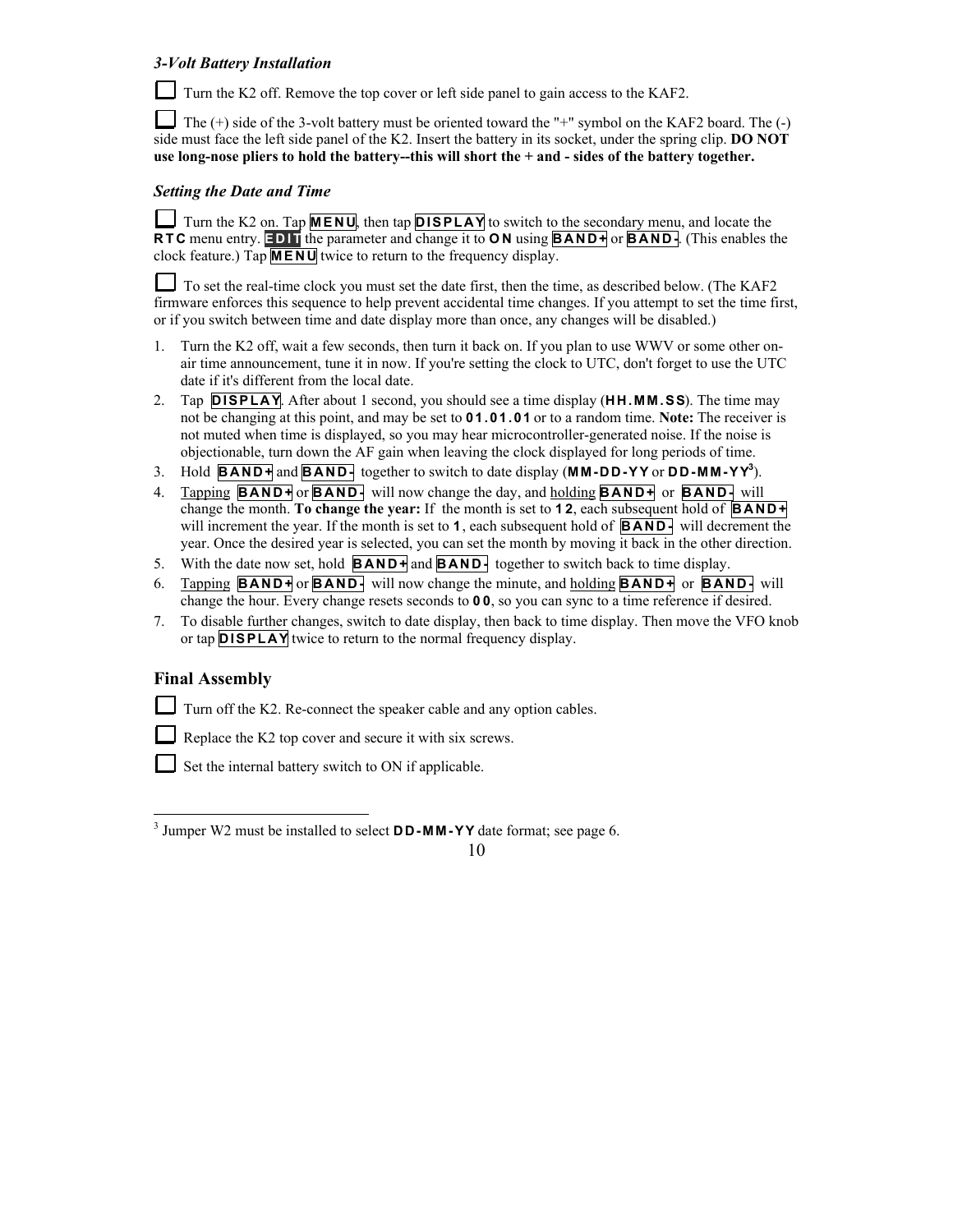## **Using the Audio Filter**

#### *Low-Pass Filter (LPF)*

The LPF is always on, providing high-pitch QRM and noise reduction in all modes. This effect will be most pronounced on quiet bands, with low-noise receiving antennas, with the preamp off, or when using headphones. When atmospheric noise is strong, the K2's AGC is heavily activated, reducing the gain of the I.F. amplifier. Under these circumstances, the effect of the LPF may be less noticeable.

After installing the KAF2, you may find that you need the preamp less often. This is due to the improved audio signal-to-noise ratio provided by the LPF. Having the preamp turned off is most beneficial when the K2 is used in close proximity to very strong stations, such as during Field Day, or if you live in an area with high-power HF broadcast stations.

#### *Band-Pass Filter (BPF)*

The BPF is useful for QRM and noise reduction in CW mode as well as some data modes. Just hold **A F I L**  to select the BPF mode (**O F F** , **A F 1** , **A F 2** ). If you have jumper W1 installed, **A F 1** will be skipped. When you turn on the K2, the band-pass filter will be **O F F** .

You can use the BPF either by itself or in combination with narrow settings of the crystal filter. When used with the crystal filter, the BPF's response (-3dB @ 80 Hz, -20 dB @ 270 Hz) will provide a significant improvement in skirt selectivity. This can really help with DXing, QRP contests, and other situations where much of the activity takes place right at the noise floor. When **A F 2** is selected, overall gain will be around 2 dB, which helps overcome the loss of the K2's narrowest crystal filter settings.

If you use the BPF with a wideband filter setting (such as **O P 1** ), you'll need to be aware of the possibility of *AGC pumping*. This can occur when a strong signal is within the crystal filter passband, even though you might not hear it through the narrow passband of the audio BPF. The strong signal activates AGC, reducing the gain of the receiver, which in turn makes the weak signal you're listening to decrease in volume. To avoid this, you can either use the narrow crystal filter along with the audio BPF, or turn AGC OFF (by holding **PRE/ATTN** and **AGC** together) and using the manual RF GAIN control.

**Data Modes:** The BPF has one interesting advantage over narrow crystal filters when used in data modes. If you use the BPF in combination with the wide filter (**O P 1** ), there will be zero frequency shift between transmit and receive. If AGC pumping is a problem, try using manual gain control (see above).

#### *AFIL status display*

If the BPF is turned on (**A F 1** or **A F 2** ), you'll see this reflected in the filter status display. Filter status is checked by holding **AGC** and **XFIL** together. The audio filter mode is shown immediately following the crystal filter selection (e.g., **F L 2 0 . 7 0** followed by **A F 2** ).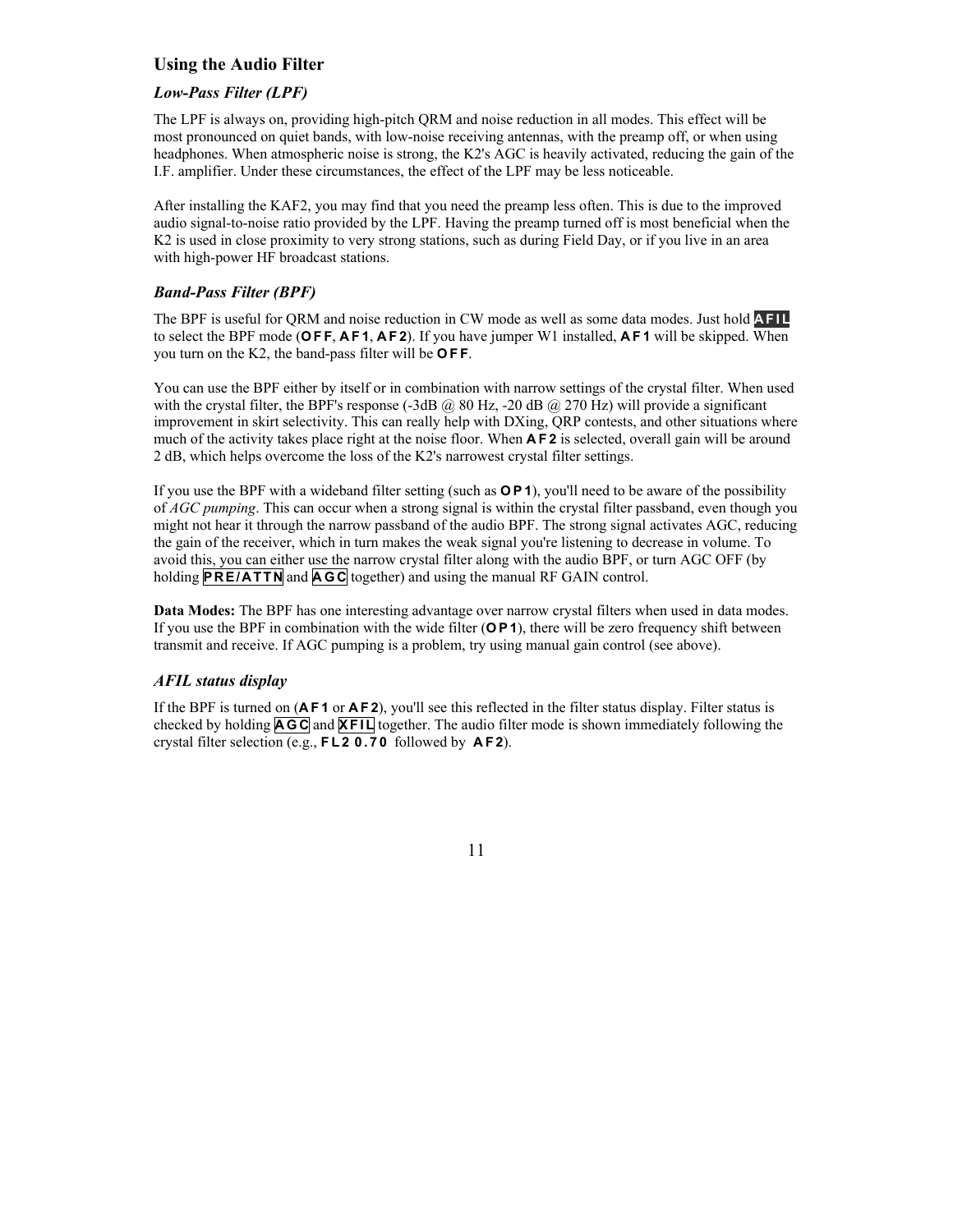#### *Customizing Filter Components*

**Gain:** The overall gain of the KAF2 is intentionally kept low: 0 to 1 dB in **O F F** and **A F 1** modes, and slightly higher in **A F 2** mode. Gain can be increased by using a slightly larger value at R9, e.g., 12-15 k. A large increase in gain might result in overdrive of the audio amplifier, and is not recommended.

**LPF:** The crystal filter on the SSB adapter (**O P 1** ) has a bandwidth of about 2.0-2.2 kHz, so it will be the dominant factor in setting the K2's passband. The KAF2's low-pass filter roll-off starts around 2.5 kHz, and should not reduce speech intelligibility or cause problems with wide-band data. However, if you have modified the SSB adapter crystal filter for wider bandwidth, or just prefer a higher-pitched audio passband, you can shift the LPF roll-off higher in frequency. The recommended values are: L1-L2, 56 mH shielded, 5% (Mouser cat. # 434-02-563J); C1-C2, .047 µF (5%). The modified filter will roll off only 1 dB at 3 kHz, while still providing significant attenuation of wide-band hiss.

**BPF:** The KAF2's band-pass filter parameters were chosen to provide low ringing but still offer a significant improvement in QRM/QRN reduction. Each section is a  $2<sup>nd</sup>$ -order, multiple-feedback filter, providing constant bandwidth as the center pitch is varied. (This filter is described in the *Electronic Filter Design Handbook,* by Arthur B. Williams, pages 5-42 through 5-44 and figure 5-25b.) Alternative filter configurations are possible; refer to our web site for related application notes.

#### *Bypassing the Audio Filter*

The audio filter can be bypassed by setting S1 on the KAF2 module to the "OUT" position. In this setting the real-time clock will still work (if enabled), but the low-pass and band-pass filters will be totally disabled. S1 can also be used for testing the low-pass filter as described in the Alignment and Test section.

If you need to completely remove the KAF2, you must install two jumpers on the Control board. For this purpose you can insert bare, solid hookup wire directly into the female connectors. One jumper goes between J1-1 and J2-1, and the other between J1-2 and J2-2.

## **Using the Real-Time Clock**

To use the clock, you'll first need to turn it on and set the date and time as explained on page 10. After that, simply tap **DISPLAY** to show the clock display. To switch between time and date, hold **BAND**+ and **BAND**-together. There are four ways to clear the clock display: (1) move the VFO; (2) key the transceiver; (3) tap **DISPLAY** twice (the first tap shows the voltage/current display, the second returns to the frequency display); (4) tap any switch other than **DISPLAY**, **BAND**+, or **BAND**-.

The default date format is **M M - D D - Y Y** . Install jumper W2 for **D D - M M - Y Y** format (see page 6).

**Clock Accuracy:** The clock's gain or loss per day should be better than 2 seconds per day. You can select a different value of C19, if desired, to improve this. For example, if the clock runs a bit fast, try 39 pF. Another way to choose C19 is to tack in different caps while measuring the oscillator frequency at pin 2 of U3 (target: 32768.0 Hz). Use the smallest possible capacitor in series with the counter probe to reduce loading, e.g. 1 pF. Note: A 0.5-Hz oscillator error equates to 1.3 seconds gain/loss per day.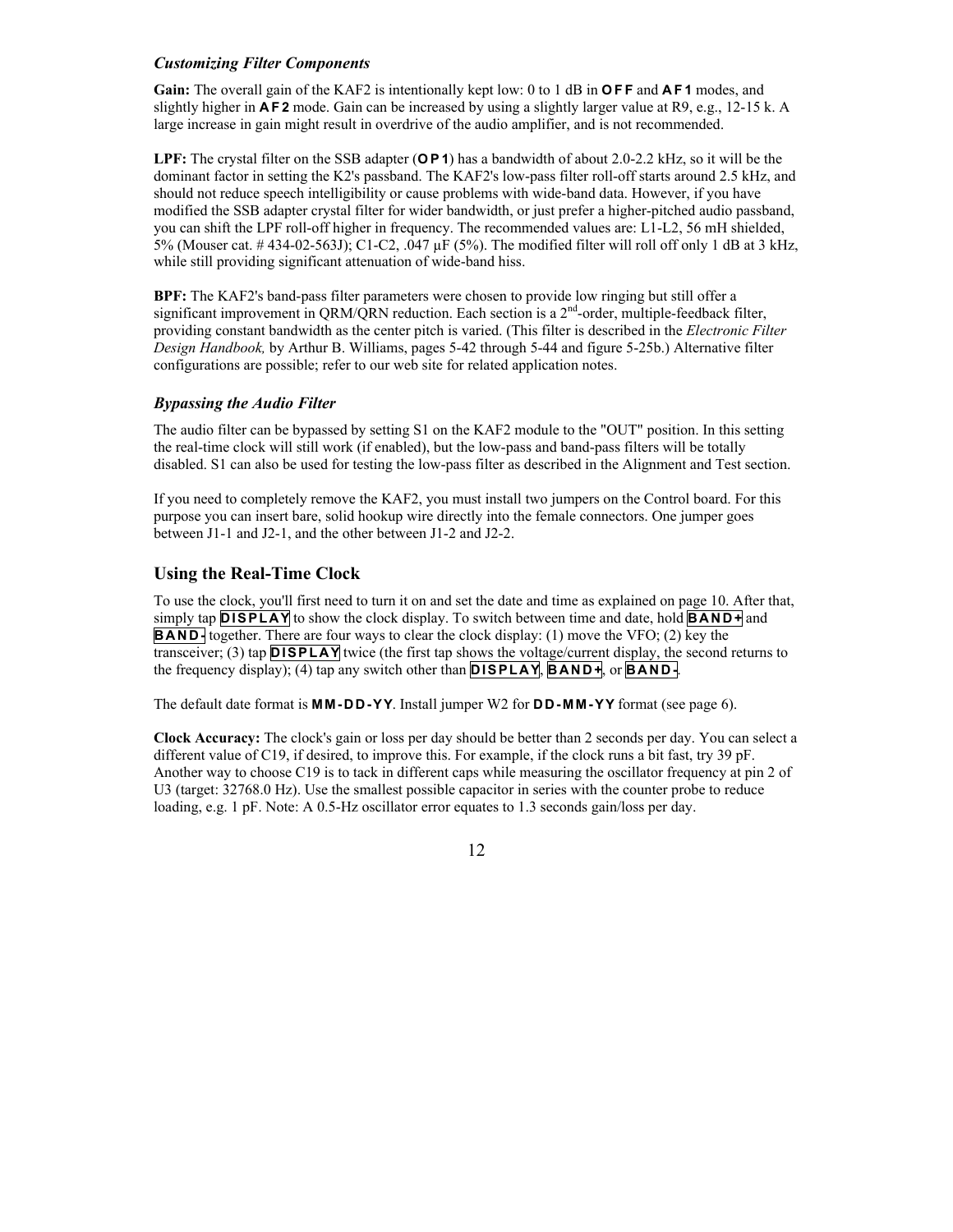## **Troubleshooting**

If your symptoms are not covered below, check the orientation of all components, connectors, and wiring; look for cold solder joints; and check all DC voltages (see DC Voltage Chart).

**Band-pass filter passband not adjustable, or low-pass filter doesn't roll off high-pitch noise:** If there's a problem with the audio filter, verify that U1 (LM837) is not installed backwards. Also check all components in the low-pass and band-pass filter sections. Check continuity of L1 and L2.

**Clock time doesn't increment:** This probably indicates that U3 is installed backwards or is defective, or that the 32.768-kHz oscillator is not running. Check X1 and C19.

**Clock doesn't keep time with K2 power turned off:** Make sure the battery is installed correctly. (Nothing will be damaged if the battery is installed backwards, thanks to diode D2.) If you suspect the battery is bad, measure it with a voltmeter, and replace it if it reads under about 2.5 volts.

**Receiver noise heard when in time or date display mode:** This is normal. The main microcontroller polls the KAF2 for time or date information once per second, waking up all option module processors, which generates noise that is audible at some frequencies. The K2 does not mute the receiver when date or time is being displayed, because the operator may want to use WWV or some other on-air time source for clock setting. If you wish to leave the clock display on for long periods of time, simply turn down the receiver's volume control or use the squelch menu entry (SLCH, in the secondary menu).

**Error messages:** If you see **NOT INST** or a similar message when you hold **AFIL** or tap **DISPLAY**, the KAF2's microcontroller (U2) may not functioning. Make sure it isn't installed backwards. Also check for bent pins, check voltages on all pins, etc. Try turning power off and back on.

## **DC Voltage Chart**

Voltages are approximate. Measurements were made under the following conditions: 13.8 V power supply, K2 turned on, 3 V battery installed, **O F F** audio filter mode in effect, jumpers W1 and W2 removed, and S1 set to *IN*.

| Pin    | $\mathbf{V}$ | Pin         | V7       | Pin  |          | Pin     | $\mathbf{v}$ | Pin    |                    | Pin    | V            | Pin     | $\mathbf{V}$ |
|--------|--------------|-------------|----------|------|----------|---------|--------------|--------|--------------------|--------|--------------|---------|--------------|
| $U1-1$ | 6.0          | U1-8        | 6.0      | U2-1 | 0        | $U1-10$ | 6.0          | $U3-1$ | 6.0                | $O1-G$ | 6.0          | $D1-A$  | 5.5          |
|        | 6.0          | $\mathbf Q$ | 6.0      | 2    | 6.0      | 11      | 6.0          | 2      | $\sim$<br>$\sim$ 3 | S      | 6.0          | $D1-C$  | 5.1          |
|        | 6.0          | 10          | 6.0      |      | $\Omega$ | 12      | 6.0          | 3      | $\sim$ 3           | D      | 6.0          | $D2-A$  | 3.0          |
| 4      | $\sim$ 12    | 11          | $\theta$ | 4    | 6.0      | 13      | 5.5          | 4      | $\theta$           | $O2-G$ | $\mathbf{0}$ | $D2-C$  | 5.1          |
|        | 6.0          | 12          | 6.0      |      | $\theta$ | 14      | 6.0          |        | $\theta$           | S      | 6.0          |         |              |
| 6      | 6.0          | 13          | 6.0      | 6    | 6.0      | 15      | $\sim$ 3     | 6      | $\theta$           | D      | 6.0          | $U$ 4-I | 13.8         |
|        | 6.0          | 14          | 6.0      |      | 6.0      | 16      | $\sim$ 3     |        |                    | $O3-G$ | $\mathbf{0}$ | U4-G    | $\mathbf{0}$ |
|        |              |             |          | 8    | $\theta$ | 17      | $\theta$     | 8      | 5.1                | S      | 6.0          | U4-O    | 6.0          |
|        |              |             |          |      | $\Omega$ | 18      | $\Omega$     |        |                    | D      | 6.0          |         |              |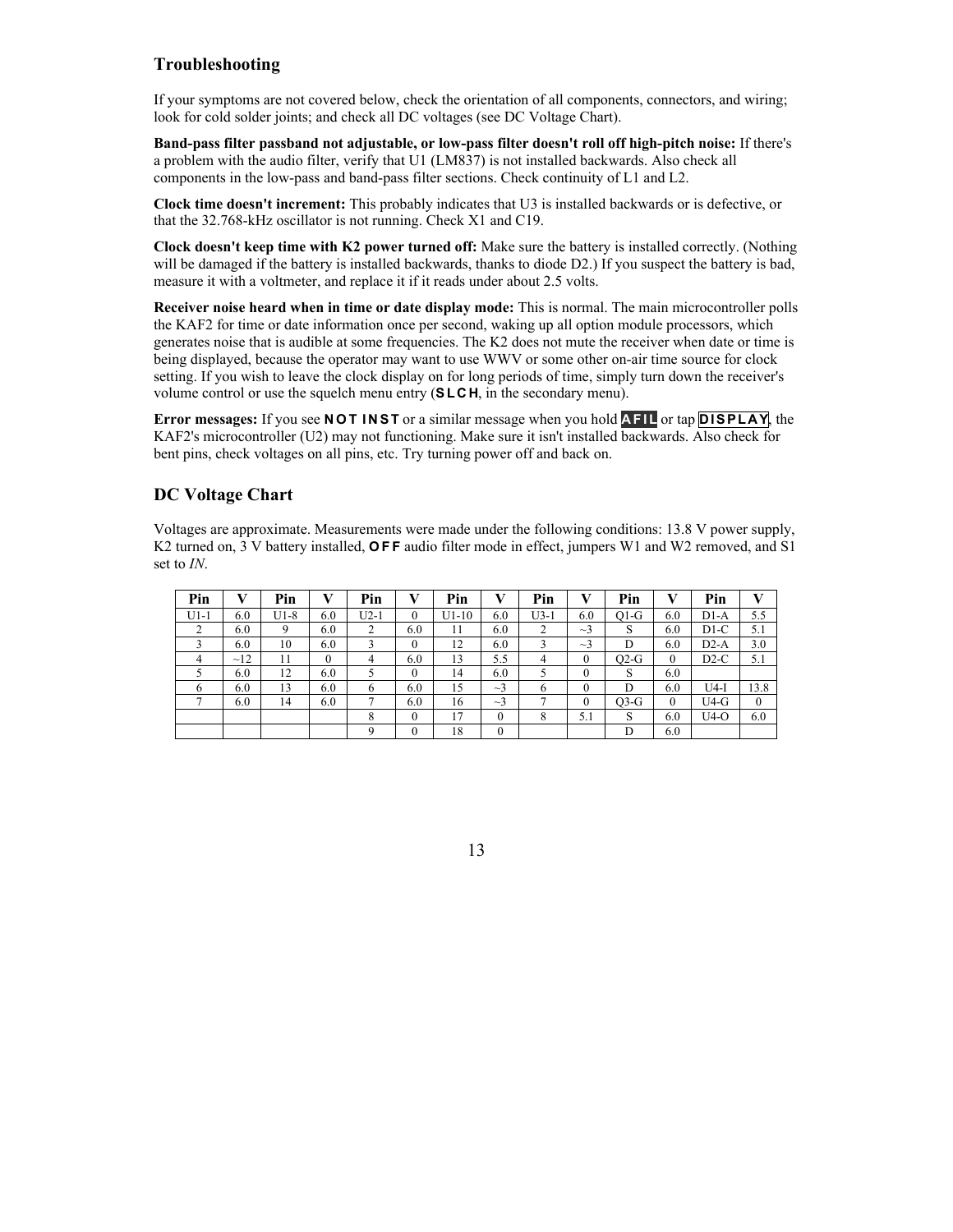## **Circuit Details**

Refer to the schematic diagram, page 16.

The filter circuits of the KAF2 are inserted between the receiver's product detector and AF amp stages. This is a fairly low-level point in the receive chain, so to maximize signal-to-noise ratio, a very low-noise opamp is required (U1, LM837).

U1 has four sections. The first section (U1A) converts the K2's balanced audio path to single-ended to drive the active band-pass filter. The second and third sections (U1B-C) are  $2<sup>nd</sup>$ -order, multiple-feedback bandpass filters, which provide approximately constant bandwidth over a center pitch range of 400-800 Hz. The 5% components used in the two stages, in combination with the two center-frequency setting trimmers, result in gain and bandwidth repeatability on the order of +/- 1 dB. The fourth section of U1 (U1D) inverts the audio waveform so that both 0-degree and 180-degree signals will be available to drive the balanced low-pass filter. This preserves balance and common-mode noise rejection when the signal is routed back to the K2's audio amplifier, which has a differential input.

A passive, elliptic low-pass filter is used at the output of the KAF2, providing rolloff of high-pitch signals and noise. Shielded inductors and a balanced filter topology are used to prevent noise and hum pickup. The passive filter contributes no noise of its own and is located after all active filter stages, so it completely removes even the very small amount of noise generated by the LM837 op-amp.

JFET transistors Q1-Q3 are used as low-noise, low-loss series switching elements for audio signal routing. For example, in the OFF mode (LPF only), Q1 is turned on (low resistance from source to drain) and Q2-3 are turned off (very high resistance). To turn a JFET on, its gate is set to 6 volts, matching the resting bias voltage on the source and drain. To turn a JFET off, its gate is set to 0 volts.

U3, the real-time-clock, runs from a 32768.00 Hz crystal. This frequency is divided down to 1 Hz and used to drive a series of counters whose outputs serve as the time and date registers. D1 and D2 route either 5 V or 3 V to U3, depending on whether the K2 is turned on. U3 draws on the order of only 4 microamps in standby mode. Since battery BT1 is rated at 220 mAHr, it should last an estimated 5 years or more.

Microcontroller U2 handles auxBus requests from the main microcontroller (U6 on the Control board), signal routing, and real-time-clock reading/setting/data formatting. It is normally in sleep mode with its oscillator disabled, and only wakes up when responding to auxBus messages.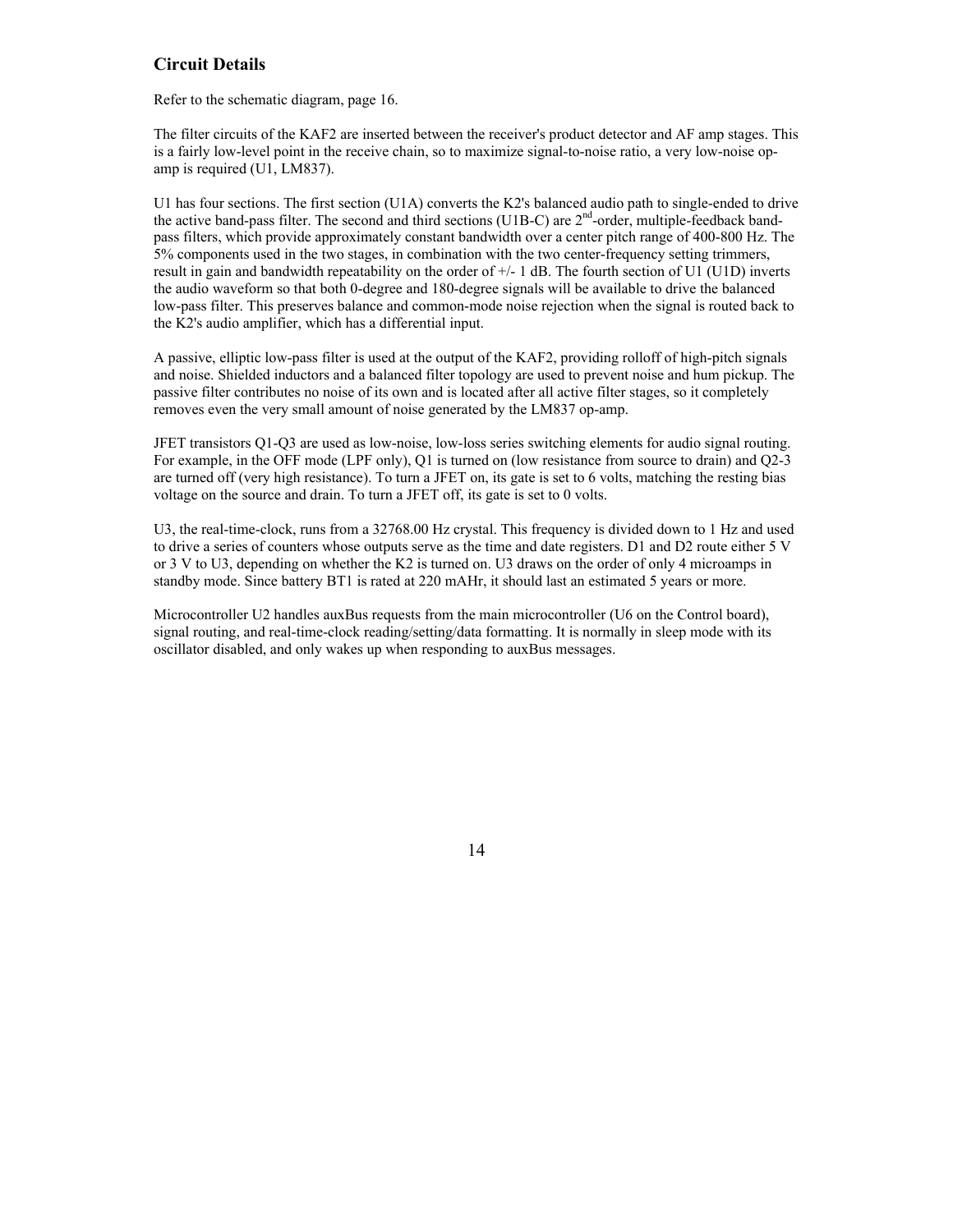(This page intentionally left blank)